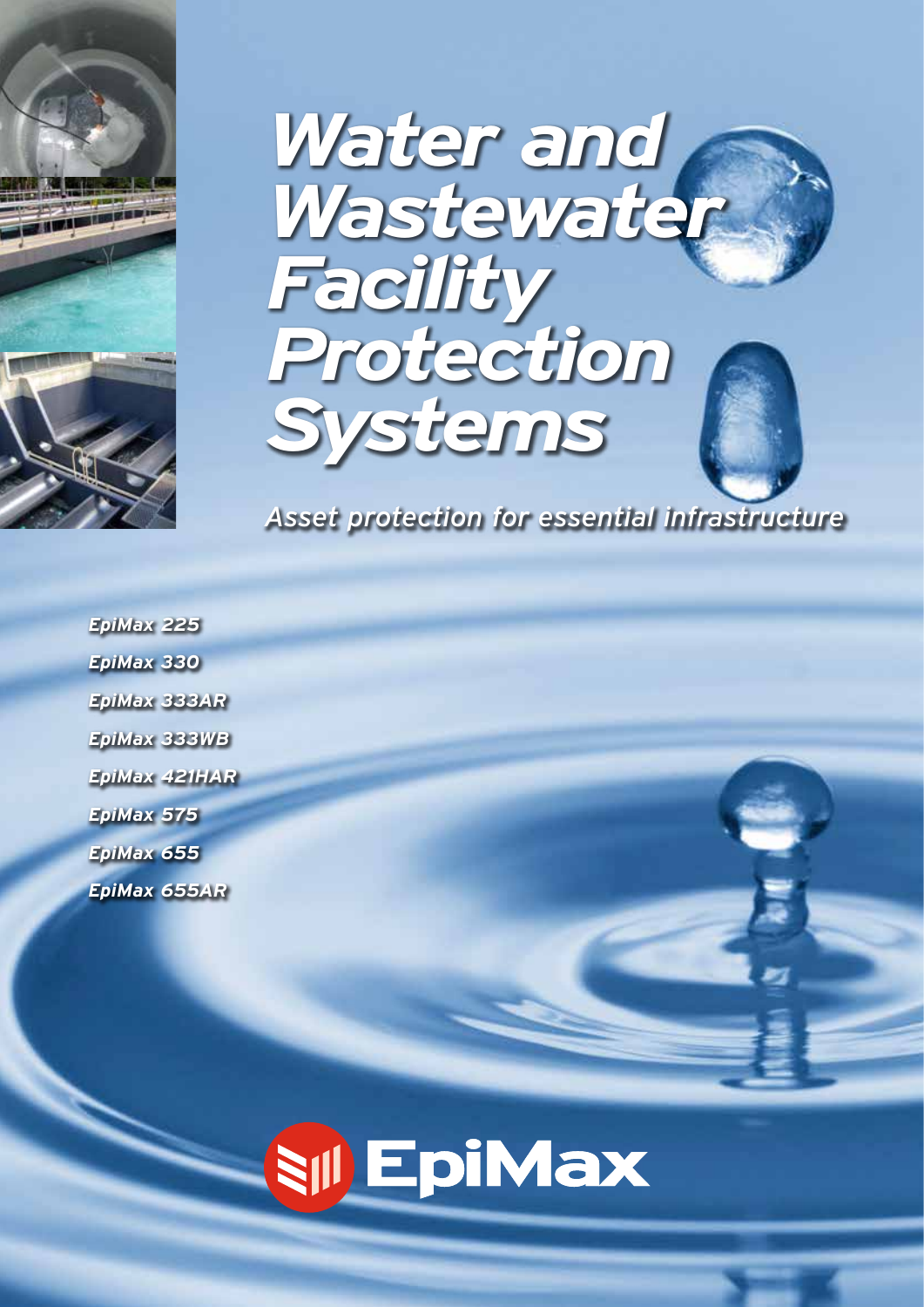

## *What needs to be considered in the selection of a Water and Wastewater Processing Protection System?*

### **• Background - why coat concrete?**

Concrete is frequently thought to be a durable and long-lasting material. However this is not always the case. If unprotected concrete is exposed to aggressive environments, it will deteriorate. This is especially so in water treatment and waste water processing, in those areas exposed to severe chemical activity.

## **• Design life - budget compliance**

The first important question to ask when selecting a new concrete protection system is - What is the required design life – 2, 5, 10 or 20 years? And, is frequent or regular maintenance feasible? It is virtually impossible to keep any concrete structure from cracking. Without proper protection, these cracks become the routes through which moisture, salt, acid rain and other chemicals can begin the degradation process on concrete remarkably quickly.

The specification must meet the agreed design life and the intended maintenance-free period.

### **• Management of surface preparation during application**

This is the basic foundation of any protection system. Preparation process must be effective and consistent. Inadequate surface preparation is a leading cause of premature failure.

#### **• Chemical and mechanical performance**

The chemical and mechanical performance requirements including impact and abrasion resistance must be addressed. Any protection system applied to concrete must exhibit excellent adhesion and have a bond strength that exceeds the tensile strength of concrete.

#### **• Potable water approved**

All coatings and linings in contact with drinking water must be "potable water approved". They must not support microbial activity or taint stored water.

### **• Practical application characteristics**

EpiMax supplies protection systems that can be applied by spray or roller in thicknesses of 150 – 3000 microns per pass. Trowel applied systems can achieve 75 mm thickness.

## **• Sustainability - whole of life**

Sustainability is related to the quality of life in a community - whether the economic, social and environmental systems that make up the community are providing a healthy, productive, meaningful life for all community residents, present and future. Sustainable development has been defined as "development which meets the needs of the present without compromising the ability of future generations to meet their own needs".

With regard to concrete protection systems, sustainability should consider the "whole product life cycle". This includes production, application, service life and disposal.

Within any environment, the selection and installation of systems that offer longer service lives will always minimise the non renewable resources required for the complete reinstallation process (new surface preparation, new waste removal, new system manufacture, new installation).

A low VOC level is not all that is required to make a coating sustainable. The arithmetic of the application and the durability is very important. If the system lasts longer, it's even better.

Underperforming systems will always have greater environmental impact due to re-installation costs (surface preparation grinding energy, disposal and then the impact of the re-application itself).

## **SIII EpiMax**

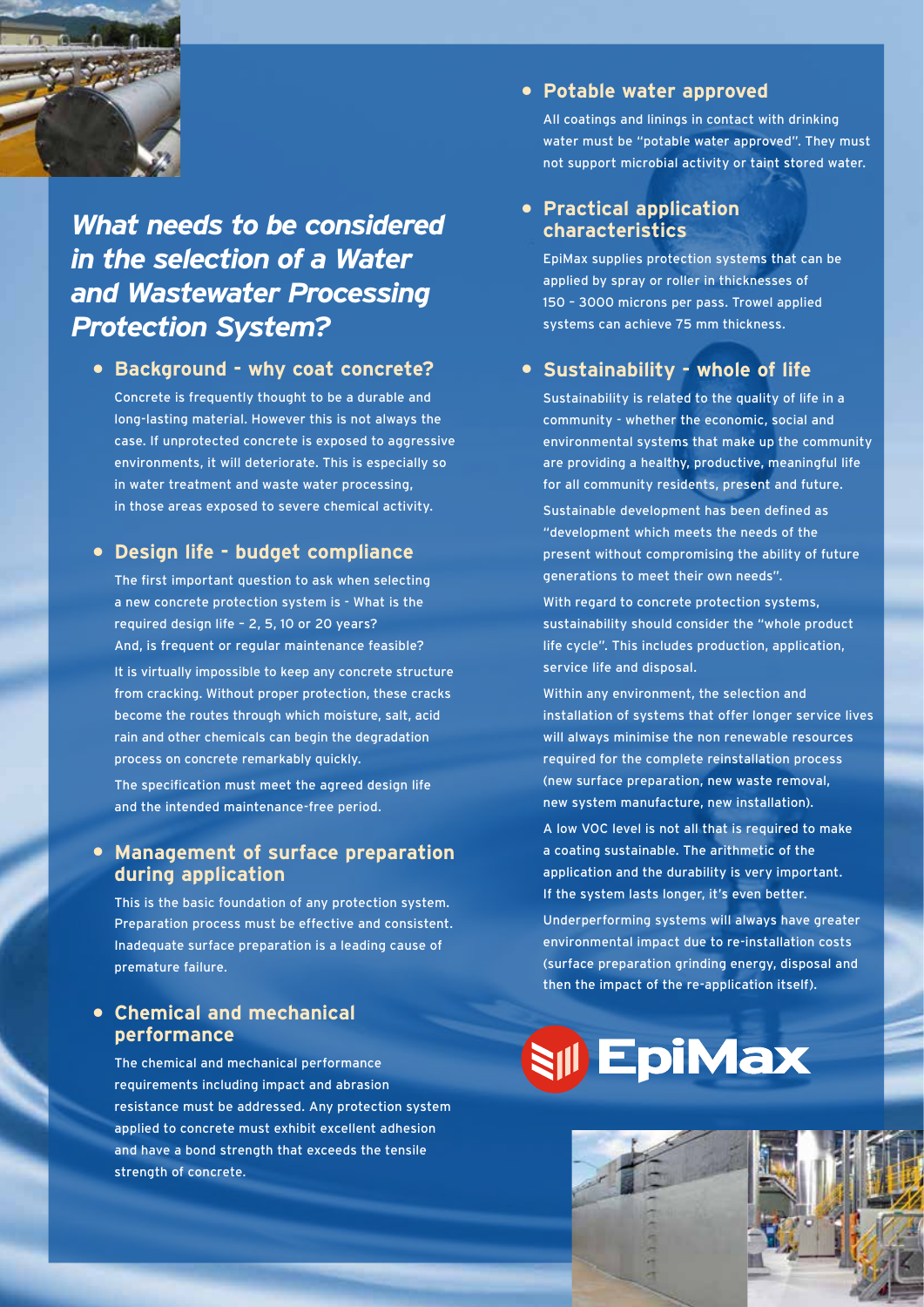*Clean water is the most important resource on our planet. Climate change has emerged as one of the most important political and business issues of our time, and the water industry faces greater challenges than many other industries. The availability of good quality water is in decline.*

The issue of the delivered quality of potable water from water treatment facilities has become critical as government and community health standards have risen. The requirement for potable water supply has increased with population growth, producing an equivalent increase in the volume of wastewater.

Wastewater is also being increasingly valued as a resource as recycling programs are adopted and general effluent quality is also rising as new environmental standards are being enforced.

These challenges are driving up the cost of water. EpiMax concrete protection systems provide a variety of cost-effective options to assist utilities in reducing their infrastructure management costs.

Hydrogen sulphide (H<sub>2</sub>S) generation in wastewater treatment facilities has always been present. It causes corrosion in the form of sulphuric acid attack of concrete in sewer collection/treatment systems. Gaseous H2S condenses on aerated, wet concrete surfaces; is metabolised by sulphur-oxidising bacteria or SOB; and is oxidised to form dilute sulphuric acid (H<sub>2</sub>SO<sub>4</sub>).

In recent years there is a general trend toward higher H<sub>2</sub>S concentrations in wastewater treatment facilities which has promoted much higher concrete corrosion rates in domestic treatment plants (especially in larger regional plants) than seen in the past. This has resulted in several significant changes in exposure conditions that must now be considered when selecting protective coatings or linings for concrete protection in wastewater treatment systems. Coating systems that were effective in protecting concrete from H<sub>2</sub>S and associated sulphuric acid attack in the past are failing dramatically in these newer, more severe environments.

EpiMax has built its reputation on a construction engineering foundation. Our experience has been forged on an impressive variety of civil, environmental, industrial, mining, defence and general services construction.

This success has been proven through partnerships with forward-thinking architects, consultants, engineers, application contractors, project managers and materials testing agencies. We believe in teamwork, respect and integrity.

Our primary focus is

- Floor Protection Systems
- Industrial Concrete Protection Systems
- Green Star Protection Systems
- Water and Wastewater Processing Protection Systems
- **•** Foundation Protection Systems
- Extreme CAT (Corrosion, Abrasion and Thermal) Protection Systems

#### *EpiMax: Expertise Applied, Answers Delivered*

#### **Typical Asset Depreciation**

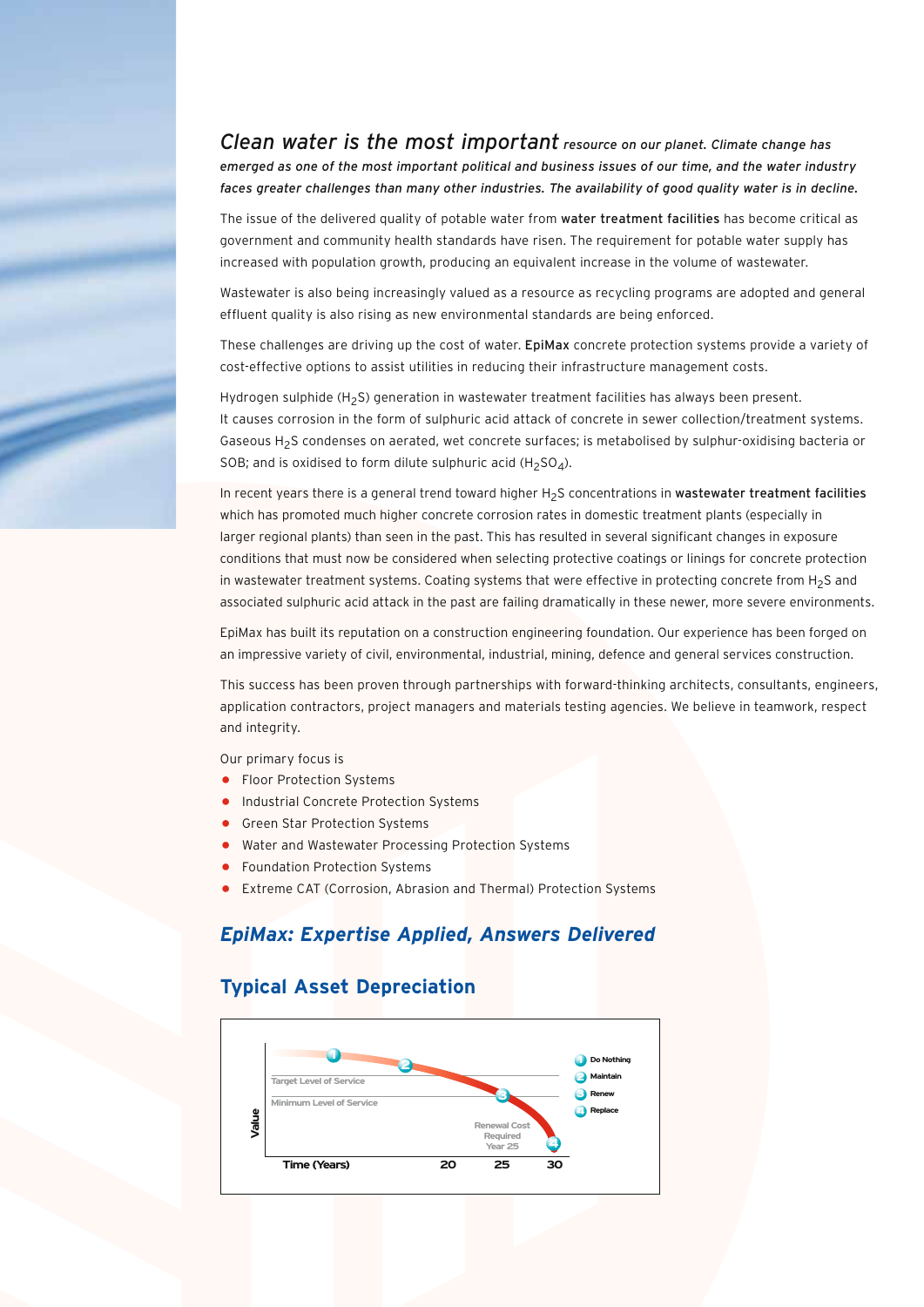## *Applications*

#### *Water Treatment:*

- *• Clarifiers*
- *Sedimentation, coagulation and flocculation systems*
- *• Filtration systems*
- *• Water storage*
- *• Sludge tanks*
- *• Chlorination*
- *• Pump stations*
- *• Chemical storage areas*

#### *Wastewater Treatment:*

- *• Preliminary treatment areas*
- *• Grit separators*
- *• Launders and clarifiers*
- *• Bio reactors*
- *• Odour control bunds*
- *• Oxidation ditch systems*
- *• Effluent pump stations*
- *• Primary settling tanks*
- *• Sludge tanks*
- *• Large diameter pipes*
- *• Manholes*
- *• Pump stations*
- *• Chemical storage areas*





## **EpiMax 225**

A two-pack solventless epoxy binder system that can be used for a variety of applications in concrete construction, repair and maintenance.

- Multi-purpose use aggregate extendible<br>• Excellent adhesion to wet or dry surfaces
- Excellent adhesion to wet or dry surfaces
- High mechanical strength
- Resistant to a wide range of industrial chemicals
- Potable water approved

## **EpiMax 330**

New two-pack solventless high build epoxy coating system demonstrating excellent adhesion and general durability.

- Roller or airless spray application to 500 microns
	- Resistant to a wide range of industrial chemicals
- Non-tainting during application
- Anti-microbial formulation
- Wide range of colours

## **EpiMax 333AR**

A two-pack solventless novolac coating system demonstrating outstanding chemical resistance and adhesion.

- Roller or airless spray application to 300 microns in two coats
- Self priming
- Highly resistant to splashes and spills of mineral acids etc
- High Build Grade for 200 250 microns dft per coat
- Potable water approved

## **EpiMax 333WB**

A two-pack water based epoxy coating system that provides excellent protection to all forms of concrete.

- Roller or airless spray application to 350 microns
- Hazmat free chemistry
- Long lasting durability
- Good adhesion to damp concrete
- Replaces solvent based systems in many applications

## **EpiMax 421HAR**

A two-pack high solids novolac coating system which provides the highest level of chemical resistance to concrete, steel, and other surfaces.

- Tough and abrasion-resistant
- Latest high performance chemistry
- Highest chemical resistance
- Long lasting durability
- Excellent low temperature cure
- High build application



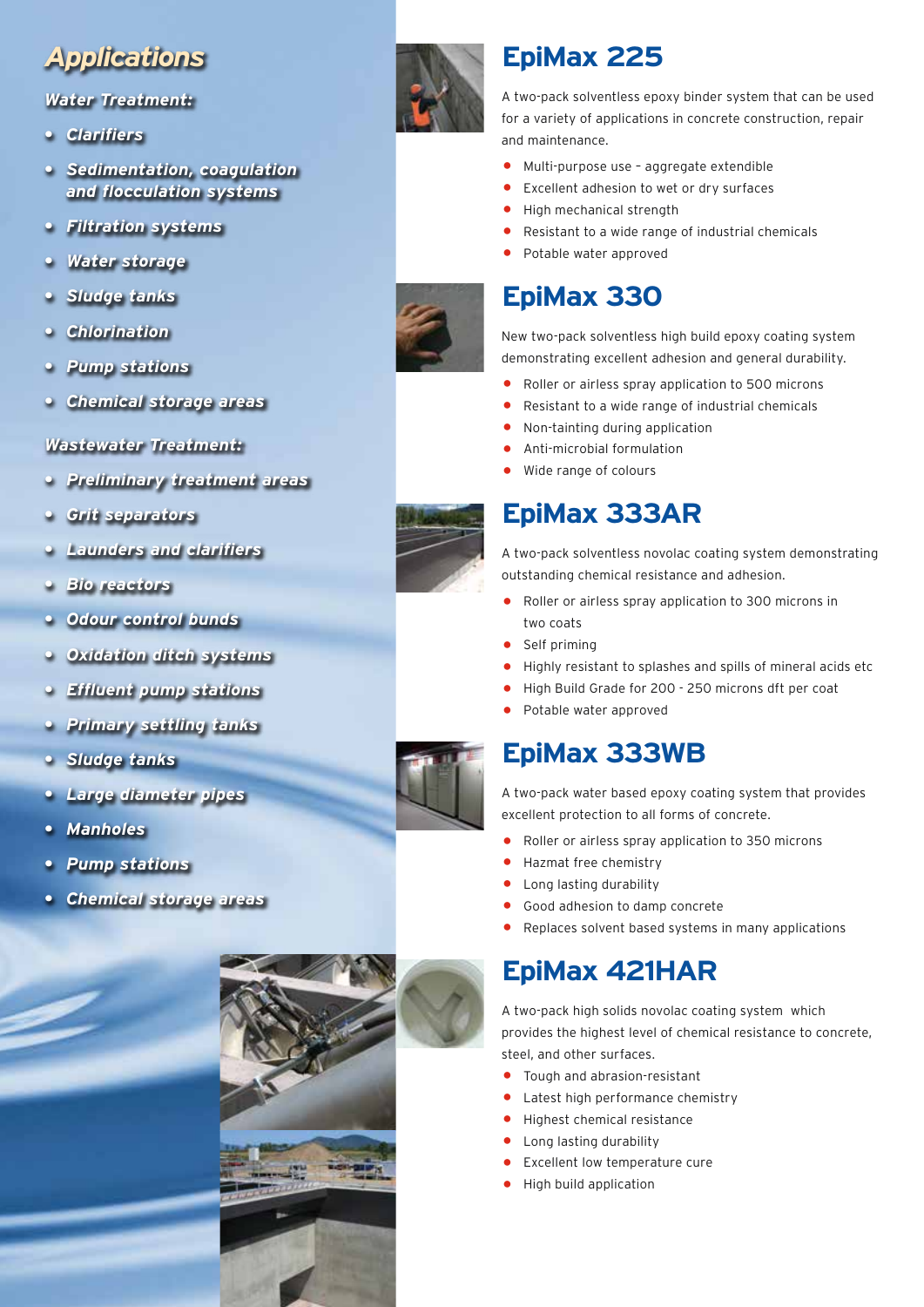

## **EpiMax 575**

Easy-to-use, two-part epoxy system hardens after mixing with excellent properties ideally suited for many building and construction site applications. Available in Standard and Express grades.

- Excellent adhesion under adverse conditions (cold and damp)
- Good chemical resistance, Kevlar reinforced
- Non sag on vertical surfaces
- Good strength retention after prolonged immersion in water
- Tensile and compressive strength superior to concrete

## **EpiMax 655**

A two-pack solventless epoxy coating system specially formulated and proven for UHB (ultra high build) application to all forms of concrete structures.

- Fast, airless spray, single coat application to 3000 microns on vertical surfaces
- Excellent adhesion
- Good chemical resistance
- Good low temperature cure
- High mechanical strength

## **EpiMax 655AR**

Exceptional two-pack solventless novolac system specially formulated and proven for UHB (ultra high build) application in the harshest of environments.

- Rapid cure to 3000 microns per coat on vertical surfaces
- Provides very fast return to service
- Resistant to the harshest wastewater environments
- Provides excellent protection to all concrete structures
- Proven performance over many years

#### *Case Study protection from commissioning*

*The \$188 million plus Cleaner Seas Project was delivered by an alliance between Cairns Water and Waste, Cairns Regional Council and an expert team involving United Group Limited Infrastructure, CEC Construction, GHD and Sinclair Knight Merz (SKM). The project delivered significant environmental benefits by reducing the load of nutrients discharged to the Great Barrier Reef by up to 80%.*

*More than 17,000 square metres of the of the project infrastructure is protected with EpiMax protection systems.*

#### *Corrosive wet space environments – what are the issues?*

*All concrete deteriorates over time. The rate at which concrete deteriorates is a function of two factors: the quality of the concrete and the environment to which the concrete is subjected.* 

*The quality of concrete refers to the properties incorporated into the original concrete mix design such as water/cement ratio, cement type, size and hardness of the aggregate and air entrainment. Quality is also dependent on the construction practices used to place the concrete such as proper consolidation, cover and curing.* 

*The second factor affecting the rate of deterioration is the environment. Water and wastewater treatment plants provide a severe environment for concrete. Concrete structures can be subjected to wet-dry cycling, chemical attack and abrasion. Even high quality concrete will deteriorate under these harsh conditions. For this reason, it is wise to protect concrete, even good quality concrete, to increase durability.* 

*The best time to protect concrete is when it is new, before harsh chemicals like acids, salts and sulphates have had a chance to get inside the concrete and cause damage. Unfortunately, there are many structures that were built twenty to thirty years ago that were not adequately protected. Once these problems develop, the deterioration of the concrete is accelerated because aggressive substances now have an unobstructed passageway into the concrete itself.* 

#### *Acid attack in wastewater – what is the mechanism?*

*Wastewater contains bacteria, sulphate, and organic matter, so it has the elements required for sulphide generation. In wastewater of normal pH value (6.5 to 8), sulphide may be present partly in solution as a mixture of H2S and HS-. H2S that escapes as a gas from solution in a sewer may be oxidized on exposed surfaces. If the surfaces are dry, free sulphur may be formed, but under moist conditions a species of bacteria named Thiobacillus concretivorus oxidizes it to sulphuric acid by the reaction:*

#### *H2S + 2O2 ¬H2SO4*

*This free acid causes corrosive damage to vulnerable materials.*